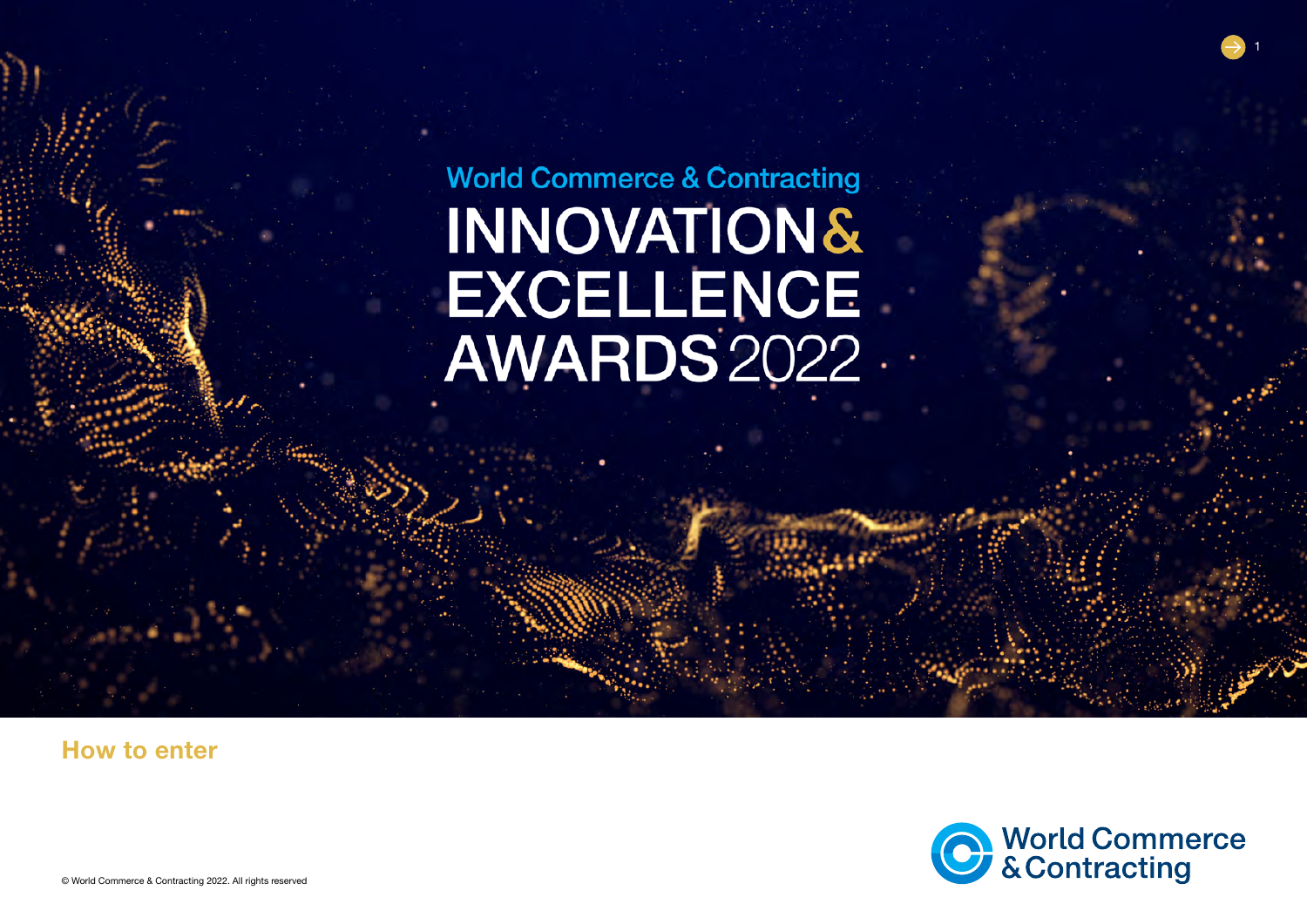# About the Awards

Our purpose is to improve the quality and integrity of trading relationships, so we understand the importance of recognizing individuals and organizations who are achieving the highest standards of contract and commercial management.

World Commerce & Contracting's Innovation & Excellence Awards 2022 will celebrate success stories from around the world. There will be three regional heats culminating in an overall global winner in each of the categories.

Our esteemed judges representing a wide range of industries and regions will select the finalists and winners in a 3-step evaluation process. Once chosen, we will celebrate the achievements of our award winners at three dedicated events for each region in December 2022.

Open to all WorldCC members and non-members, we encourage individuals and organizations, large and small who believe they have a story to share, to enter their regional heat.

## The Awards categories



**Operational** Improvement

For team led initiatives that have delivered significant business value through an improved commercial or contracting process or practices.



**Strategic** Achievement

For team led initiatives that have raised the strategic profile and contribution of the commercial or contracting process or function.



Outstanding Cooperation and Collaboration

For customer and supplier relationship that has delivered substantial value for both organizations.



Delivering Social and Economic Benefit

For initiatives that deliver meaningful change and impact, fulfilling the vision of World Commerce & Contracting.



Personal **Initiative** 

For our individual practitioners who have shown outstanding leadership or diligence; championing openness, cooperation, trust, honesty, commitment and mutual understanding in commercial and contract management. You must be nominated for this award.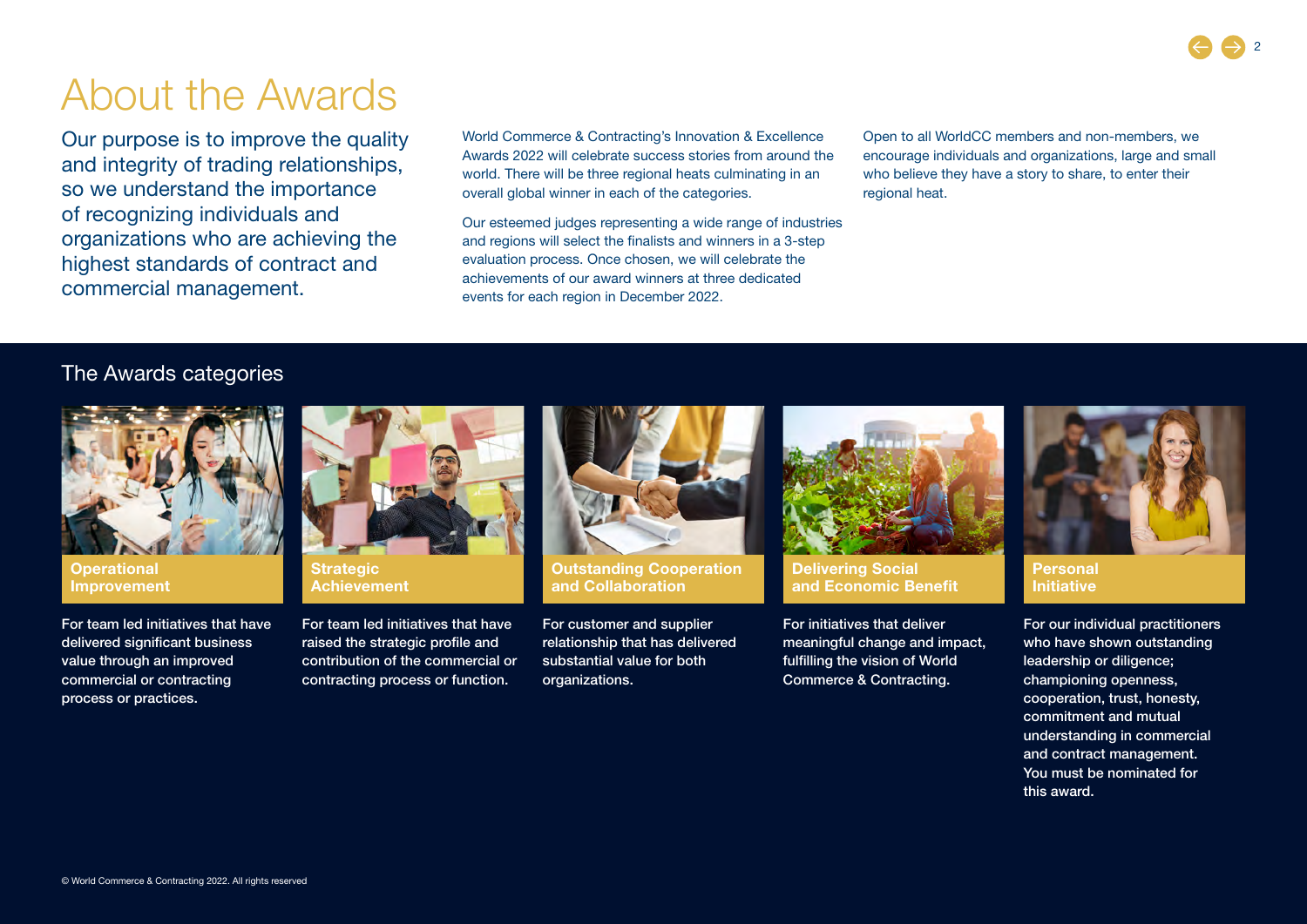# Awards criteria and judges

### Operational Improvement

An operational initiative that has delivered significant improvement to business process through;

- clearly identifying a business challenge
- illustrating how that challenge was overcome, for example by streamlining the process or implementing technology
- demonstrating the outcome (examples might be cost saving, value creation or significant reduction in time).

### Outstanding Cooperation and Collaboration

- A relationship that demonstrates;
- an understanding of mutual and independent goals and objectives
- ways of working that champion open communication, problem solving and joint working resulting in a trusted environment
- achievement of value on both sides
- how barriers or challenges were overcome and lessons learned
- the ways in which this has laid the foundations for future improvements and collaborations.

Note: This category requires a joint submission by a supplier and client.

### Strategic Achievement

An achievement that has lead to measurable improvement in the role, influence and contribution of the function for example through;

- demonstration of overcoming any challenges or barriers and lessons learned
- executive level recognition of the process or function
- how the contract and commercial function has had positive impact that contributed to organizational goals and objective
- demonstration of enhancement of organization's reputation through changes in contract and commercial.

### Delivering Social and Economic Benefit The judges

An initiative that has delivered meaningful change and impact through;

- enhancement to organizational, regional or global community
- prioritization of people and planet over profit
- demonstration of the impact that improved contract and commercial practices can have on society
- how barriers or challenges were overcome and lessons learned
- the ways in which this has laid the foundations for future improvements and collaborations.

### Personal Initiative

### An individual who has;

- demonstrated outstanding leadership created an environment of trust and cooperation whether internally or cross organization
- raised the profile of commercial and contract management
- had a significant impact on the business and/or its relationship with its customers or suppliers. Note: You can not self-nominate for this category.

We have a robust and comprehensive process in place that ensures integrity, impartiality and transparency. Our judges are leading professionals that span the field of contract and commercial management in the public, private, and non-profit sectors. We insist that all judges inform us if there is any conflict of interest or if they feel bias may occur.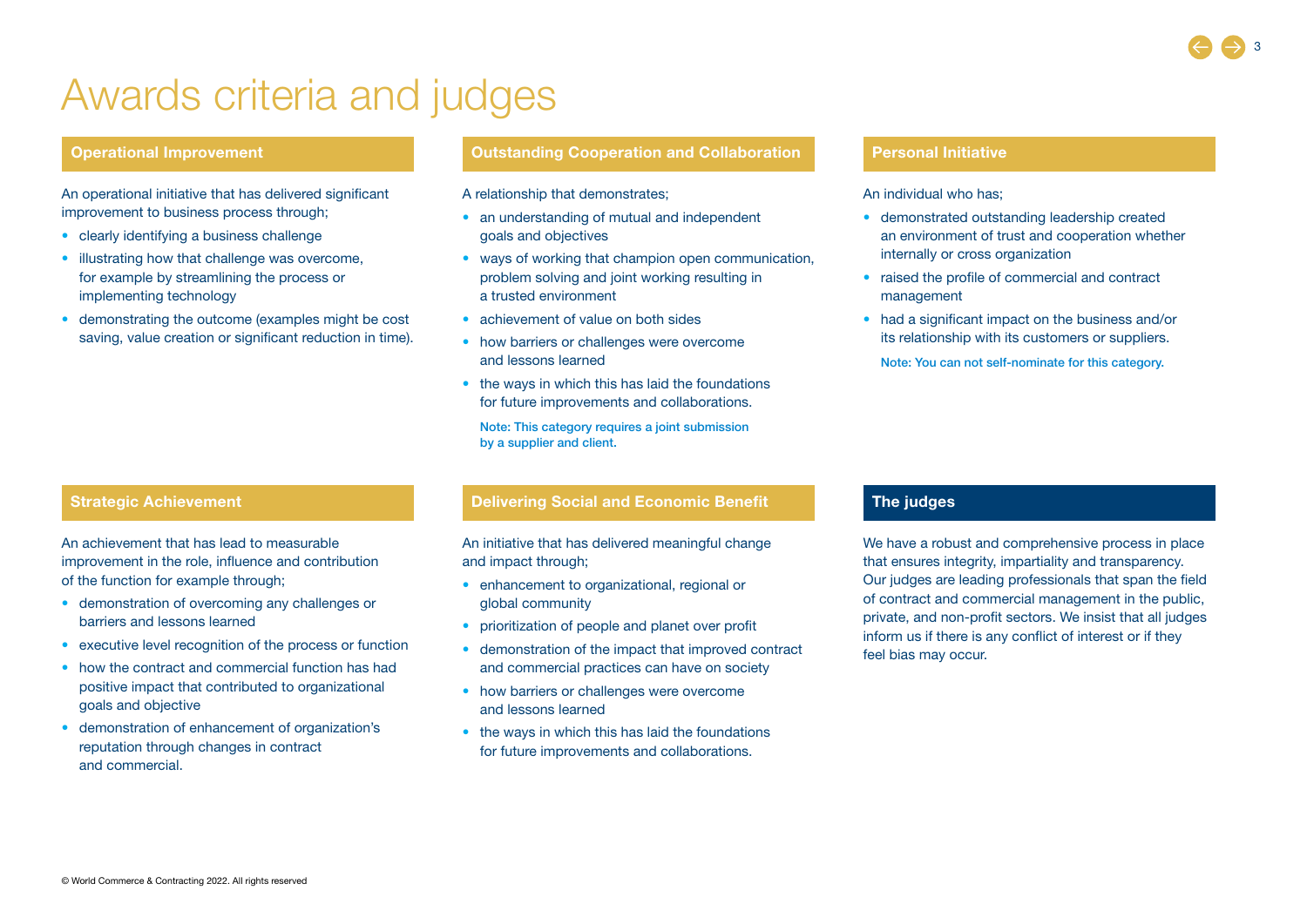# The Awards process

# **Eligibility**

Submissions will only be accepted for one of WorldCC's three regions (Americas, EMEA or Middle East / India / APAC).

# Entry fee

There is no fee to enter the WorldCC Awards.

## How to enter

[Entries are submitted online here.](https://pro.evalato.com/3093) Please select the region and category you wish to enter and complete the registration form. The person submitting the application will become the 'lead' and will receive all subsequent communications.

### [Enter now](https://www.worldcc.com/awards)

To complete your submission

We'll need you to:

- Outline a business challenge/improvement project, approach, project details, results, lessons learned, key discoveries and next steps with a 4,000 character limit (approx 600 words)
- Include an executive summary with a 700 character limit (approx 100 words). You can submit for multiple categories but only in one region and your online submission(s) will be saved as you go
- Provide a photo head shot for individual nominations or your company logo for team nominations
- Provide any supporting documentation or media (optional).

# Evaluation Process

Submissions will be evaluated through a 3-step process: 1. A panel of leading industry expert judges will review and rank each submission alongside its criteria within the category they have been entered for.

2. Next, the judges panel will join together for a peer review and choose the finalists for each category.

3. The winners will be decided by an additional small panel of select judges including a leading senior professional in the field.

# **Confidentiality**

The 100 word summaries of each shortlisted submission will be published on our website. All other entry materials will remain confidential and will only be used for judging.

## Further information and guidelines

- The judging panel reserves the right to move entries from one category to another if they feel it is more appropriate. The judges' decision is final
- Please do NOT self-nominate for the Personal Initiative Award
- The Outstanding Collaboration and Cooperation Award is a bilateral submission, and should be submitted jointly by a supplier and client
- Entries for EMEA are open now until 22 April 2022. Entries for APAC and Americas will be announced soon.
- Entries will not be considered fully submitted until the applicant reaches the final stage and submits their entry. A confirmation email will be sent once complete
- World Commerce & Contracting takes no responsibility for any incorrectly submitted information
- If your entry is selected for the category shortlist, the name of the initiative, company logo and 100 word summary as completed in the online submission process will be used for the Awards Ceremony and published on our website
- All winners will be revealed at three dedicated awards ceremonies for each region at the end of November 2022.